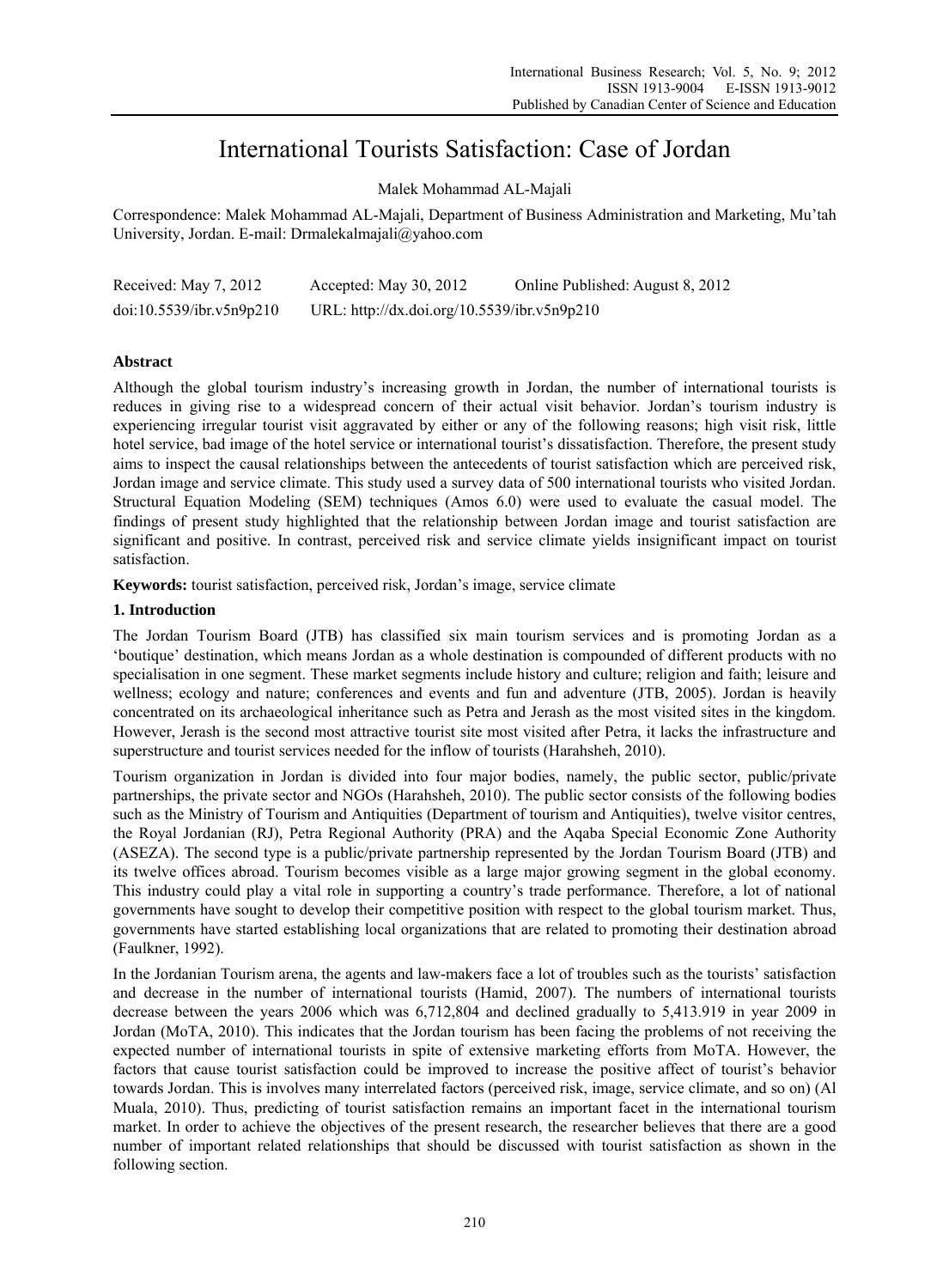## **2. Literature Review**

In 1988, customer satisfaction defines as the customer's reaction to the estimation of the perceived variation between previous anticipations and actual performance (Ueltschy & Krampf, 2001). This study used three constructs as antecedents of satisfaction which are Jordan image, perceived risk and service climate, the researcher confirmed that the satisfaction factor can be predicted by these constructs which will be discuss later in the next section.

#### *2.1 Perceived Risk and Satisfaction*

Many studies discussed the influence of the perceived risk satisfaction factor in general; some of these studies found that there is a significant and negative relationship (Celik, 2008; Amoroso & Hunsinger, 2008; Wong & Yeh, 2009). In contrast, other studies found that there is an insignificant and negative relationship between perceived risk and satisfaction (Udo et al., 2008). This study focused on the relationship between perceived risk and tourist satisfaction. Hence, the first hypothesis formulated is:

## **H1: Perceived risk is negatively related to tourist satisfaction.**

#### *2.2 Jordan's Image and Satisfaction*

In this connection, most of the previous studies found a significant and positive relationship between image and satisfaction (Andreassen & Lindestad, 1998; Bigne et al., 2001; Chen & Tsai, 2007; Chi & Qu, 2008; Xia et al., 2009). There are a few previous studies have been conducted between service climate, Jordan image and perceived risk on tourist satisfaction. This study will examine the relationship between this variables and tourist satisfaction. Many studies focused on restaurant image or hotel image but there is a lack in previous studies examining a country image (Ryu et al., 2007; Chi & Qu, 2008; Xia et al., 2009). Thus, the second hypothesis formulated is:

## **H2: Jordan's Image is positively related to tourist satisfaction.**

## *2.3 Service Climate and Satisfaction*

Service climate and quality and customer satisfaction become the priority of both manufacturers and service providers in the increasingly intensified competition for customers. However, findings regarding service quality and customer satisfaction are rather divergent and related studies are fragmented (Wang, 2004), especially for the complicated interrelationships among them. Thus, less is known about the relative impacts of quality-related factors and customer satisfaction. Thus, there are many studies conducted in many settings to examine the relationship between service climate, service quality and satisfaction. Furthermore, most of the studies discussed the influence of the service climate factor in general. The main reason for study this linkage, there are inconsistent results, some of these studies have found a significant impacts (Andreassen & Lindestad, 1998; Choi & Chu, 2000; Iglesias & Guillen, 2004; Wang et al., 2004; Aydin & Ozer, 2005; Yoo & Park, 2007; Udo et al., 2008; Rodriguez et al., 2009) while some studies found that there was an insignificant relationship (Alhroot, 2007). Hence, the third hypothesis formulated is:

#### **H3: Service climate is positively related to tourist satisfaction.**

#### **3. Methodology**

This is a field study consisting mainly quantitative approach to research. The unit of analysis is 500 respondents were identified from the Dead Sea area of Jordan during their visit to Jordan in the period from December 10, 2010 until March 10, 2011 around twelve weeks. Out of 500 questionnaires distributed, 110 were unreturned, and 89 questionnaires were incomplete. After that Mahalanobis distance  $(D^2)$  was conducted to create out outlier cases. Outlier result indicates that only10 dataset were removed due to  $D^2$  values greater than  $\chi^2$  value. For Univariate normality test, Z-skewness scores greater than +3 or -3 were missing. Therefore, every item is considered to be normal data. Thus, only two hundred ninety one 291 questionnaires remain for final analysis, Giving a response rate of 58.2 %.

Consequently, some statistical validity tests conducted such as composite reliability tests, reliability test, Confirmatory Factor Analysis (CFA) for construct convergent validity, discriminate validity for multicollinearity treatment, descriptive analysis and correlation. After this, Structural Equation Modeling (SEM) analysis using AMOS 6.0 was conducted.

The questionnaire contains two parts: part one for demographic variables (8 items); part two contains the three latent constructs that are hypothesized to influence tourist satisfaction which are perceived risk with (5 items) adapted from Gallarza and Saura (2006), Jordan's image with (10 items) adapted from Schneider and Sonmez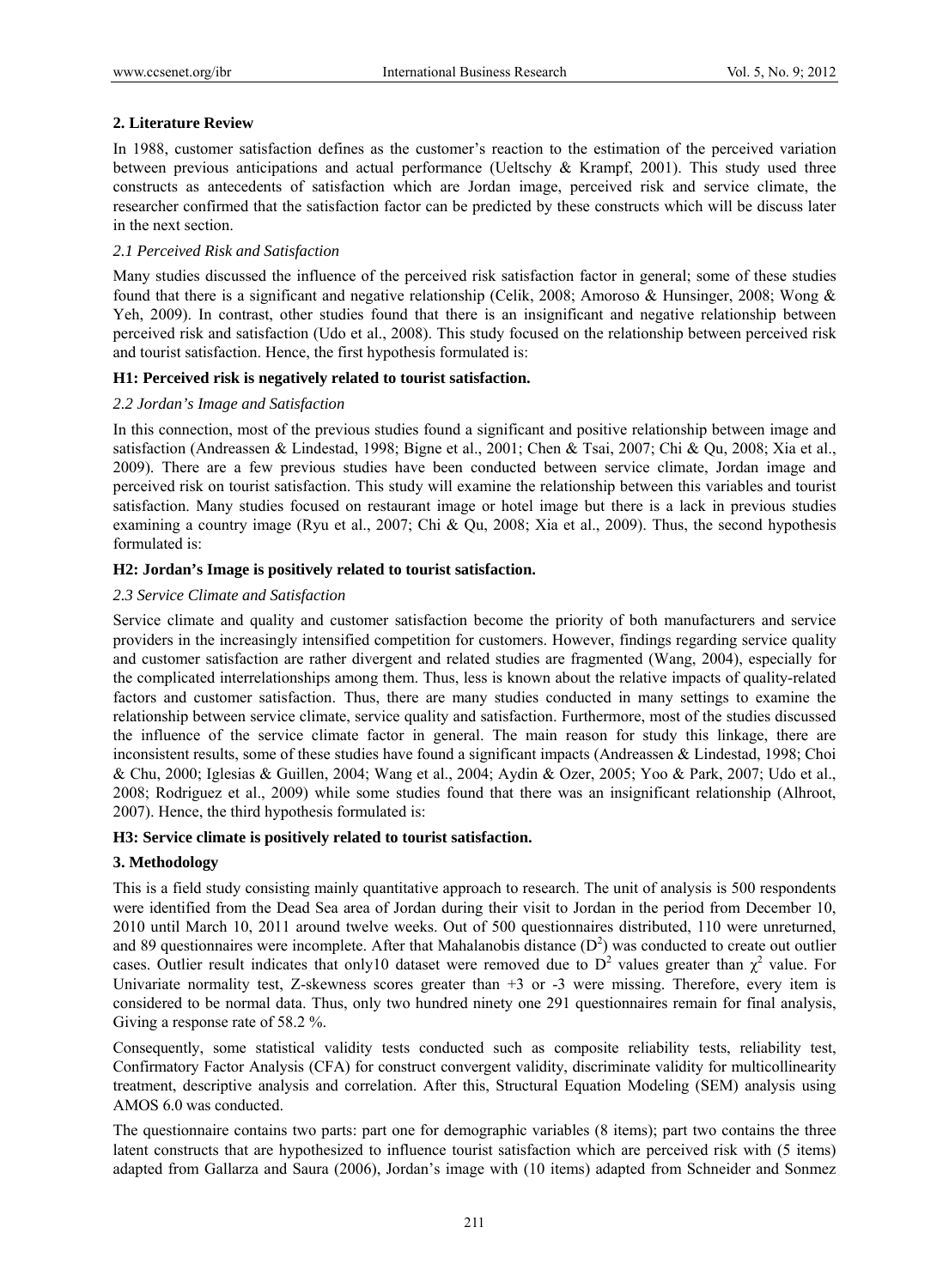(1999), service climate with (8 items) adapted from (Schneider et al., 1998; Martin et al., 2006). Finally, tourist satisfaction with (9 items) adapted from (Olorunniwo et al, 2006; Chitty et al, 2007).

#### **4. Results**

#### *4.1 Demographic Profile of the Respondents*

The respondents' ages ranged between 20 - more than 60 years old. 55.8% were male while 44.2% were female. Most of the respondents were is married (67.3%). Majority of The respondents from European countries with (40.9%), followed by Africa with (31.1%), Asia with (15%) and 13% from different country. Most of the respondents (44.7%) have been working in public sector. The majority of income level is less than 1000 USD. The main reason for visiting Jordan is relaxation (65.9%), medical treatment (18.2%), and others (15.9%).

## *4.2 Descriptive Analysis of Variables*

The descriptive statistics of variables indicates that the four constructs, three exogenous (perceived risk, jordan image and service climate) and one endogenous (tourist satisfaction) has Cronbach alpha above 0.60. This implies that the measurement scales for all variables are internally consistent and reliable (Nunnally, 1970). Moreover, the analysis is based on 291 valid cases being analyzed for mean and standard deviation for all the variables. Jordan's image is represented by 10 items. The mean scores are considered very high (5.89). In addition, the results show that the perceived risk is relatively moderate with mean score of 3.51; respondents have given more attention to the relationship between perceived risk and tourist satisfaction. Mean score for service climate is 5.39, and the mean score for tourist satisfaction is higher at 6.33.

Finding of this study indicate that there are 16 items remaining after Confirmatory Factor Analysis (CFA). However, some constructs have high skewness values. Therefore, normality was detected by using critical ratio (c.r) of skewness (Hair et al., 2006). Those that are above +/-3 were transformed using CDF norm function in SPSS resulting in new variable name (Coakes & Steed, 2003). Another test taken is the composite reliability of each measure which was developed by Werts et al (1974). This test measures the reliability of a construct in the measurement model this was assessed using Nunnally (1970) guideline for assessing reliability coefficients.

The second test is the composite reliability of each measure. This was assessed using Nunnally (1970) guideline for assessing reliability coefficients. Composite reliability developed by Wertsm et al (1974), measures the reliability of a construct in the measurement model. The composite reliability is calculated by the use of the following equation:

Composite reliability = 
$$
\frac{(\sum \text{ s tan } \text{dized} \text{loading})^2}{(\sum \text{ s tan } \text{dized} \text{loading})^2 + \sum \text{g} \text{f}} \tag{1}
$$

(Source: Hair et al. 1998: 624)

The summary of the composite reliability based on the standardized factor loadings obtained from the final revised structural model is that all constructs have acceptable value above 0.60 (Nunnally, 1970). In addition, a composite reliability index that exceeds 0.70 indicates satisfactory internal consistency (Hair et al., 1998).

A composite reliability result indicates that all the measurement observed variables can be considered as reliable and acceptable as most of the constructs have value of more than .85. This result provides strong support for the construct components. Results of confirmatory factor analysis showed that the factor loadings of all observed variables or items are adequate, ranging from 0.55 to 0.98. This indicates that all the constructs conform to the construct validity test as suggested (Hair et al., 2006). The remaining numbers of items for each construct are as follows: Jordan's image (4 items), Perceived risk (5 items), service climate (4 items), and tourist satisfaction (6 items) the total number of items are 19.

Discriminant validity is another major type of construct validity which refers to observations of constructs that should not be related to each other (Campbell  $\&$  Fiske, 1959). It represents the degree to which items differentiate among constructs or measure distinct concepts. Discriminant validity is assessed by examining the correlations between the observed potentially overlapping constructs. The observed constructs should load more strongly on their own constructs but not on other constructs. Average Variance Extracted (AVE) is the average VE values of two constructs. The VE is derived from the calculation of variance extracted using the following equation:

Variance Extracted = 
$$
\frac{\sum (s \tan dardized \, \text{SMC}^2)}{\sum (s \tan dardized \, \text{SMC}^2) + \epsilon \sum j}
$$
 (2)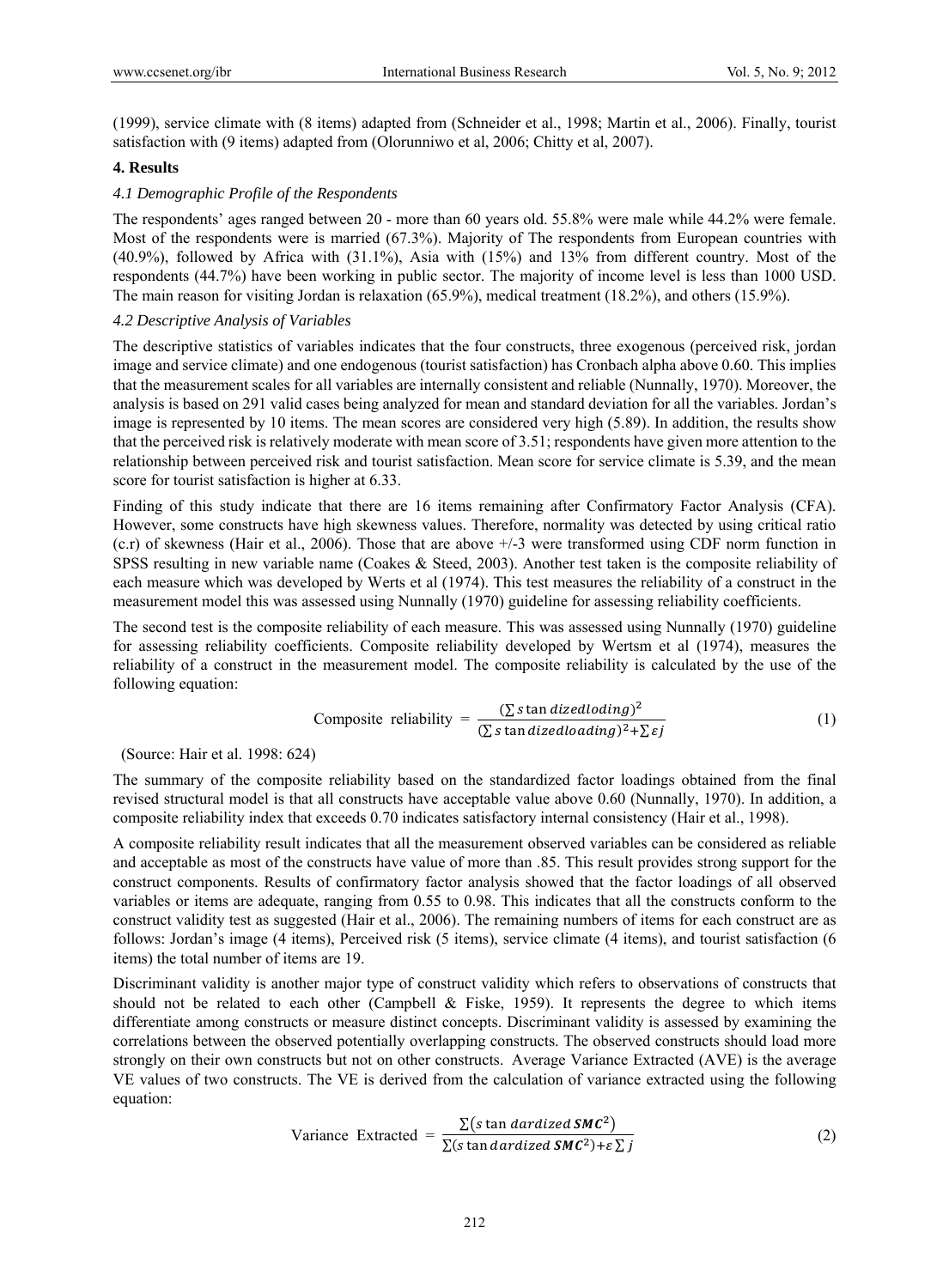To substantiate discriminant validity, average extracted (AVE) is compared to correlation square of the interrelated variables concerned (Fornell & Larcker, 1981). However, Gaski (1984) recommended assessing discriminant validity in data analysis to increase the validity.

#### *4.3 Goodness of Fit Indices*

Indicators of CFA constructs produced a moderately good fit as indicated by the goodness of fit indices such chi-squre as CMIN/df ratio (<2); p-value (>0.05); Goodness of Fit Index (GFI) of >.95; and Root Mean Square Error of Approximation (RMSEA) values of less than .08 (<.08) (Hair et al., 2006; Bagozzi & Yi, 1989). Table 1 shows that the goodness of fit of revised model is better compared to the hypothesized model. This is predictable as hypothesized model could be only firmly confirmatory (Byrne, 2001).

| <b>Variables</b> | <b>Jordan Image</b> | <b>Perceived Risk</b> | <b>Service Climate</b> | <b>Tourist Satisfaction</b> | <b>Hypothesized Model</b> |
|------------------|---------------------|-----------------------|------------------------|-----------------------------|---------------------------|
| Items Remain     | 4                   | 5                     | 4                      | 6                           | 19                        |
| <b>CMIN</b>      | 12.089              | 8.044                 | 10.621                 | 4.085                       | 1814.753                  |
| <b>CMIN/DF</b>   | 2.033               | 2.022                 | 5.213                  | 2.002                       | 22.212                    |
| P-value          | .087                | .050                  | .010                   | .186                        | 0.000                     |
| DF               | 6                   | $\overline{4}$        | $\overline{2}$         | $\overline{2}$              | 81.7                      |
| <b>GFI</b>       | 0.996               | 0.995                 | 0.990                  | 0.995                       | 0.581                     |
| <b>CFI</b>       | 0.994               | 0.997                 | 0.991                  | 0.997                       | 0.421                     |
| TLI              | 0.992               | 0.993                 | 0.981                  | 0.996                       | 0.421                     |
| <b>NFI</b>       | 0.992               | 0.994                 | 0.988                  | 0.996                       | 0.471                     |
| <b>RMSEA</b>     | .046                | .071                  | .086                   | .042                        | .116                      |

Table 1. Goodness of fit index (Hypothesized Model)

Because the hypothesized model did not accomplish model fit  $(p<.000)$ , therefore, the clarification of hypotheses result is based on Revised Model (RM) as shown in Table 2 which achieved model fit of p-value=0.261 ( $> 0.05$ ).

| <b>Variables</b> | <b>Revised Model</b> |
|------------------|----------------------|
| Items Remain     | 10                   |
| <b>CMIN</b>      | 28.650               |
| CMIN/DF          | 2.201                |
| P-value          | .261                 |
| DF               | 14                   |
| <b>GFI</b>       | 0.991                |
| <b>CFI</b>       | 0.998                |
| TLI              | 0.997                |
| <b>NFI</b>       | 0.982                |
| <b>RMSEA</b>     | .021                 |

Table 2. Goodness of fit index (Revised Model)

In this study the revised model produces regression standardized estimates direct effects readings (Beta) as shown in Table 3. All hypotheses are supported when all direct paths are significant and positive (C.R. values >  $+/-1.96$ ; p-value < 0.05).

Table 3. Direct impact Revised Model (RM): Standardized regression weights

| Н.             |             | <b>SRW</b> |          |           |         |      |     |         |
|----------------|-------------|------------|----------|-----------|---------|------|-----|---------|
|                | From        | Τō         | Estimate | <b>SE</b> | C.R.    |      |     | Support |
| H2             | <b>RISK</b> | SAT        | $-.042$  | .099      | $-.623$ | .612 | NO  |         |
| H1             | <b>JOM</b>  | <b>SAT</b> | .547     | .123      | 5.610   | ***  | Yes |         |
| H <sub>3</sub> | <b>SER</b>  | <b>SAT</b> | .010     | .016      | .201    | .798 | NO  |         |

As shown in Table 4, three exogenous variables (Jordan image, perceived risk and service climate), jointly explained 38.1% variance in tourist satisfaction.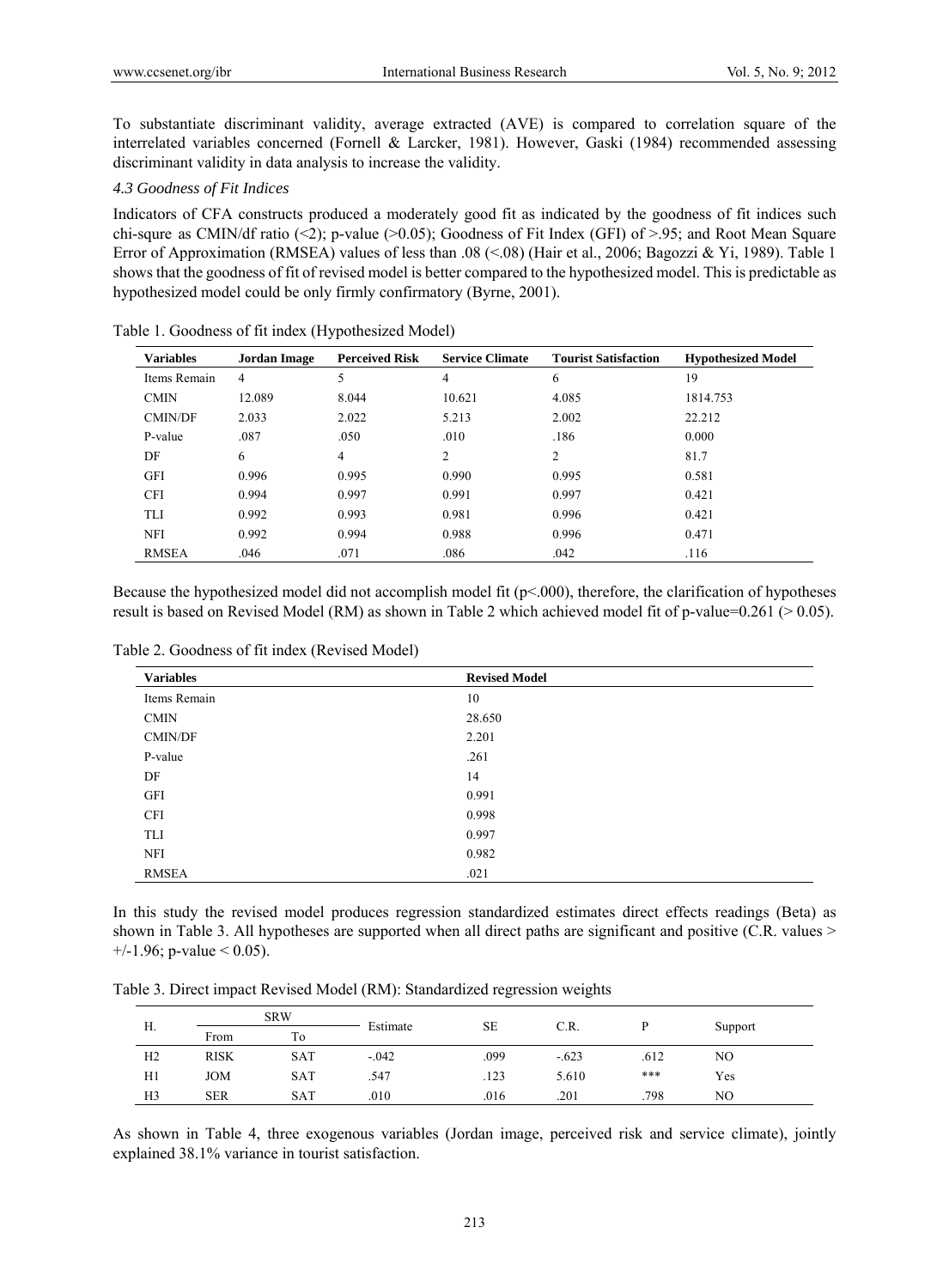#### Table 4. Squared Multiple Correlation (SMC) results

| Endogenous Variable         | $SMC = R2$ |
|-----------------------------|------------|
| <b>Tourist Satisfaction</b> | .381       |

#### **5. Discussion**

As mentioned previously, the results of this study try to examine the goodness of fit of the hypothesized structural model by integrating Jordan's image, perceived risk and service climate. As shown in Table 1, the hypothesized model does not achieve model fit (p-value = 0.000,  $p < 0.001$ ). This implies that hypothesized model is not supported. However, the Revised Model (RM) accomplished model fits and supports one (1) direct effect. Jordan's image was found to have a direct significant impact on tourist satisfaction where past studies have obtained similar result (Andreassen & Lindestad, 1998; Bigne et al., 2001; Chen & Tsai, 2007; Chi & Qu, 2008; Xia et al., 2009) Thus, a positive relationship between Jordan's image and tourist satisfaction means that the tourists have positive satisfaction towards visiting Jordan in the future. In contrast, there are two insignificant direct effects. Perceived risk has a direct negative effect on tourist satisfaction; past studies have obtained similar result (Celik, 2008; Amoroso & Hunsinger, 2008; Udo et al., 2008; Quintal et al., 2009; Wong & Yeh, 2009). Thus, a negative relationship between perceived risk and tourist satisfaction exists. In addition, the results show that the perceived risk has a mean score of 3.51, which shows that respondents have given more attention to the relationship between perceived risk and tourist satisfaction. Secondly, with regards to the relationship between service climate and tourist satisfaction, the result reveals that there is a positive relationship which is similar to findings of previous studies (Choi & Chu, 2000; Wang et al., 2004; Aydin & Ozer, 2005; Solnet, 2006; Um et al., 2006; Rodriguez et al., 2009). Thus, there is a positive relationship between service climate and tourist satisfaction, a result that asserts that service climate is an important variable when tourists plan to visit Jordan. The study confirmed antecedents of tourist satisfaction through the examination of the model fit as an interaction to help better explain, analyze and understand international tourists' satisfaction among international tourists.

#### **6. Recommendations and Conclusion**

Future research should investigate the model in a different setting in the Dead Sea area, such as in the southern or northern region. Therefore, more research needs to be done on these areas in order to measure and investigate the international tourists' satisfaction in different countries. Other determinant factors need to be considered in future research such as technological factors (i.e. Internet), services and products prices, environmental factors, and infrastructural factors. More importantly, the Ministry of Tourism in Jordan should focus more on the safety of tourists, availability of modern facilities, development of better transportations avenues that could help tourists to have a faster access to all tourist sites, and tourist destinations. Subsequently, it will lead to augmentation of tourists' satisfactions towards the destination. The research examined the antecedents of satisfaction. Several direct paths are found to be significantly related to either satisfaction. One direct path is found to be significantly related; from Jordan's image to tourist satisfaction. The results showed that the Revised Model (RM) is the best model to explain the international tourists' satisfaction as compared to the Hypothesized Model.

#### **References**

- Al Muala, A. M., Nik Mat, N. K., Isa, F. M., & ALMajali, M. (2010). Assessing Actual Visit Behavior through Antecedents of Tourists Satisfaction among International Tourists in Jordan: A Structural Equation Modeling (SEM).
- Alhroot, A. H. (2007). Marketing of a destination. Jordan as a case study. (Phd. Thesis). Huddersfield Uneversity, UK.
- Amoroso, D. L., & Hunsinger, D. S. (2008). Analysis of the Factors that Influence Online Purchasing. Director, 2010.
- Andreassen, T. W., & Lindestad, B. (1998). Customer loyalty and complex services. *International Journal of Service Industry Management, 9*(1), 7-23. http://dx.doi.org/10.1108/09564239810199923
- Aydin, S., & Ozer, G. (2005). National customer satisfaction indices: an implementation in the Turkish mobile telephone market. *Marketing Intelligence & Planning, 23*(5), 486-504. http://dx.doi.org/10.1108/02634500510612654
- Barsky, J. D., & Labagh, R. (1992). A Strategy for Customer Satisfaction. *Cornell Hotel and Restaurant Administration Quarterly, 33*(5), 32-40. http://dx.doi.org/10.1177/001088049203300524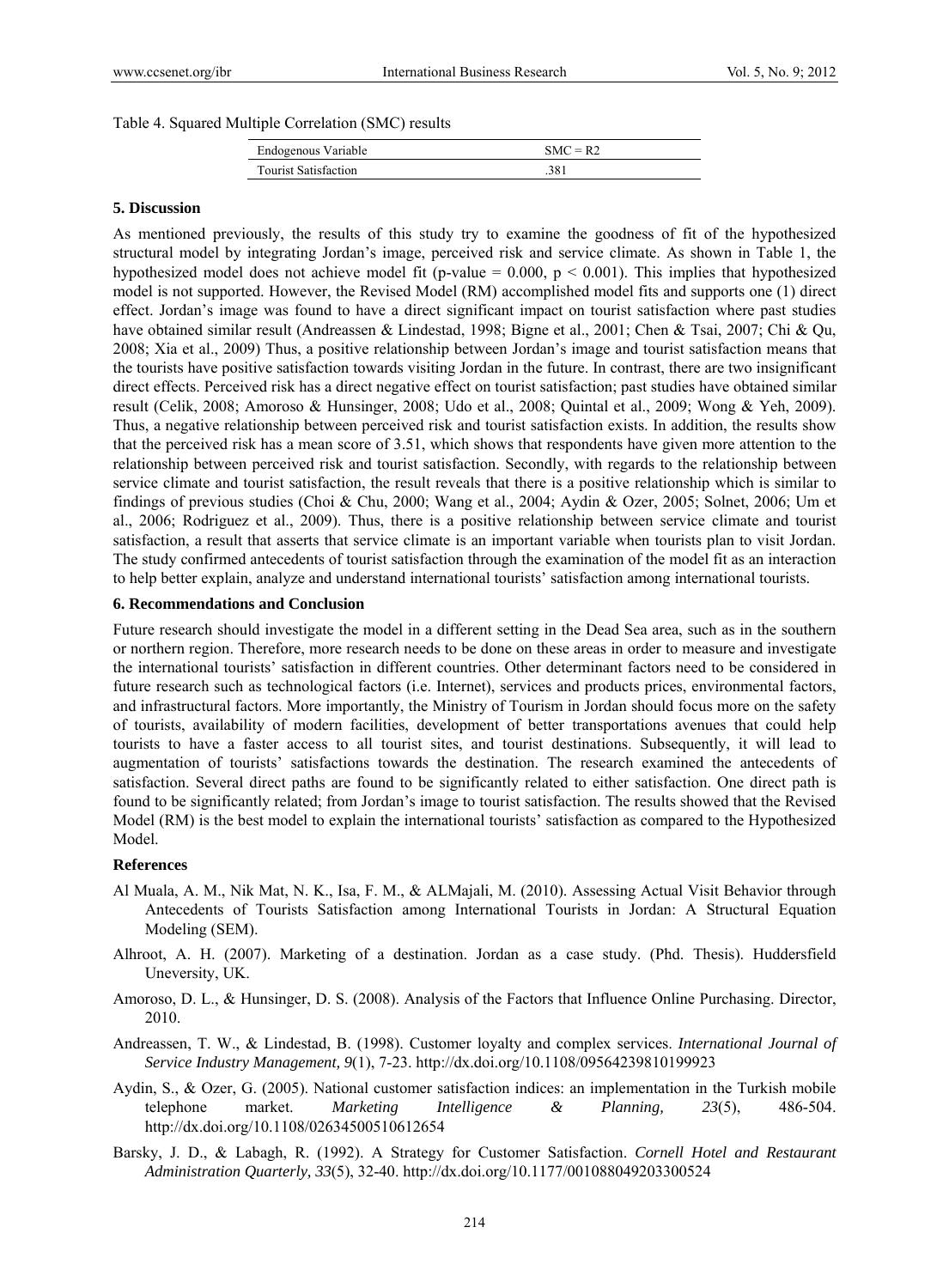- Bigne, J. E., Sanchez, M. I., & Sanchez, J. (2001). Tourism image, evaluation variables and after purchase behaviour: inter-relationship. *Tourism Management, 22*(6), 607-617. http://dx.doi.org/10.1016/S0261-5177(01)00035-8
- Campbell, D. T., & Fiske, D. W. (1959). Convergent and Discriminant Validation by the Multi-trait, Multimethod Matrix. *Psychological Bulletin, 56*, 81-105. http://dx.doi.org/10.1037/h0046016
- Celik, H. (2008). What determines Turkish customer's acceptance of internet banking?. *International Journal of Bank Marketing, 26*(5), 353-369. http://dx.doi.org/10.1108/02652320810894406
- Chen, C., & Tsai, D. C. (2007). How destination image and evaluative factors affect behavioral intentions?. *Tourism Management, 28*(4), 1115-1122. http://dx.doi.org/10.1016/j.tourman.2006.07.007
- Chen, J., & Gursoy, D. (2001). An investigation of tourists' destination loyalty and preferences. *International Journal of Contemporary hospitality Management, 13*, 79-86. http://dx.doi.org/10.1108/09596110110381870
- Chi, C. G. Q., & Qu, H. (2008). Examining the structural relationships of destination image, tourist satisfaction and destination loyalty: An integrated approach. *Tourism Management, 29*(4), 624-636. http://dx.doi.org/10.1016/j.tourman.2007.06.007
- Chitty, B., Ward, S., & Chua, C. (2007). An application of the ECSI model as a predictor of satisfaction and loyalty for backpacker hostels. *Marketing Intelligence & Planning, 25*(6), 563-580. http://dx.doi.org/10.1108/02634500710819941
- Choi, T. Y., & Chu, R. (2000). Levels of satisfaction among Asian and Western travelers. *The International Journal of Quality and Reliability Management, 17*(2), 116-131. http://dx.doi.org/10.1108/02656710010304537
- Choi, T., Liu, S., Pang, K., & Chow, P. (2008). Shopping behaviors of individual tourists from the Chinese Mainland to Hong Kong. *Tourism Management, 29*, 811-820. http://dx.doi.org/10.1016/j.tourman.2007.07.009
- Chu, R. (2002). Stated-importance versus derived-importance customer satisfaction measurement. *Journal of Service Marketing, 16*(4), 285-301. http://dx.doi.org/10.1108/08876040210433202
- Coakes, S. J., & Steed, L. G. (2003). *SPSS Analysis Without Anguish*. Sydney, Australia: John Wiley & Sons.
- Faulkner, B. (1992). The Anatomy of the Evaluation Process. In Evaluation of Tourism Marketing. *Journal of Travel Research, 13*, 6-9.
- Fornell, C., & Larcker, D. (1981). Evaluating structural equation models with unobservable variables and measurement error. *Journal of Marketing Research, 48*, 39-50. http://dx.doi.org/10.2307/3151312
- Gallarza, M., & Saura, I. G. (2006). Value dimensions, perceived value, satisfaction and loyalty: an investigation of university students' travel behaviour. *Tourism Management, 27*, 437-452. http://dx.doi.org/10.1016/j.tourman.2004.12.002
- Gaski, F. M (1984). The index of consumer sentiment toward marketing. *Journal of Marketing Assessment, 50*(3), 71-81.
- Hair, J. F., Anderson, R. E., Tatham, R. L., & Black, W. C. (1998). *Multivariate data analysis* (8th ed.). Upper Saddle River, NJ: Prentice-Hall, Inc.
- Hair, J. F., Black, W. C., Babin, B. J., Anderson, R. E., & Tatham, R. L. (2006). *Multivariate Data Analysis* (6th ed.). Prentice Hall.
- Hamid, A. A. (2007). Determinants of attitudes towards tourists, the quality of services provided in the five star hotels in Amman. (Unpublished Master Thesis). Amman Arab University for Graduate Studies.
- Harahsheh, S. S. (2010). An evaluation of the image of the Hashemite Kingdom of Jordan in the British and Swedish markets and the implications for marketing the country as a tourism destination. (Unpublished PhD Thesis). Bournemouth University.
- Homburg, C., & Giering, A. (2001). Personal characteristics as moderators of the relationship between customer satisfaction and loyalty - An empirical analysis. *Psychology & Marketing, 18*(1), 43-66. http://dx.doi.org/10.1002/1520-6793(200101)18:1<43::AID-MAR3>3.0.CO;2-I